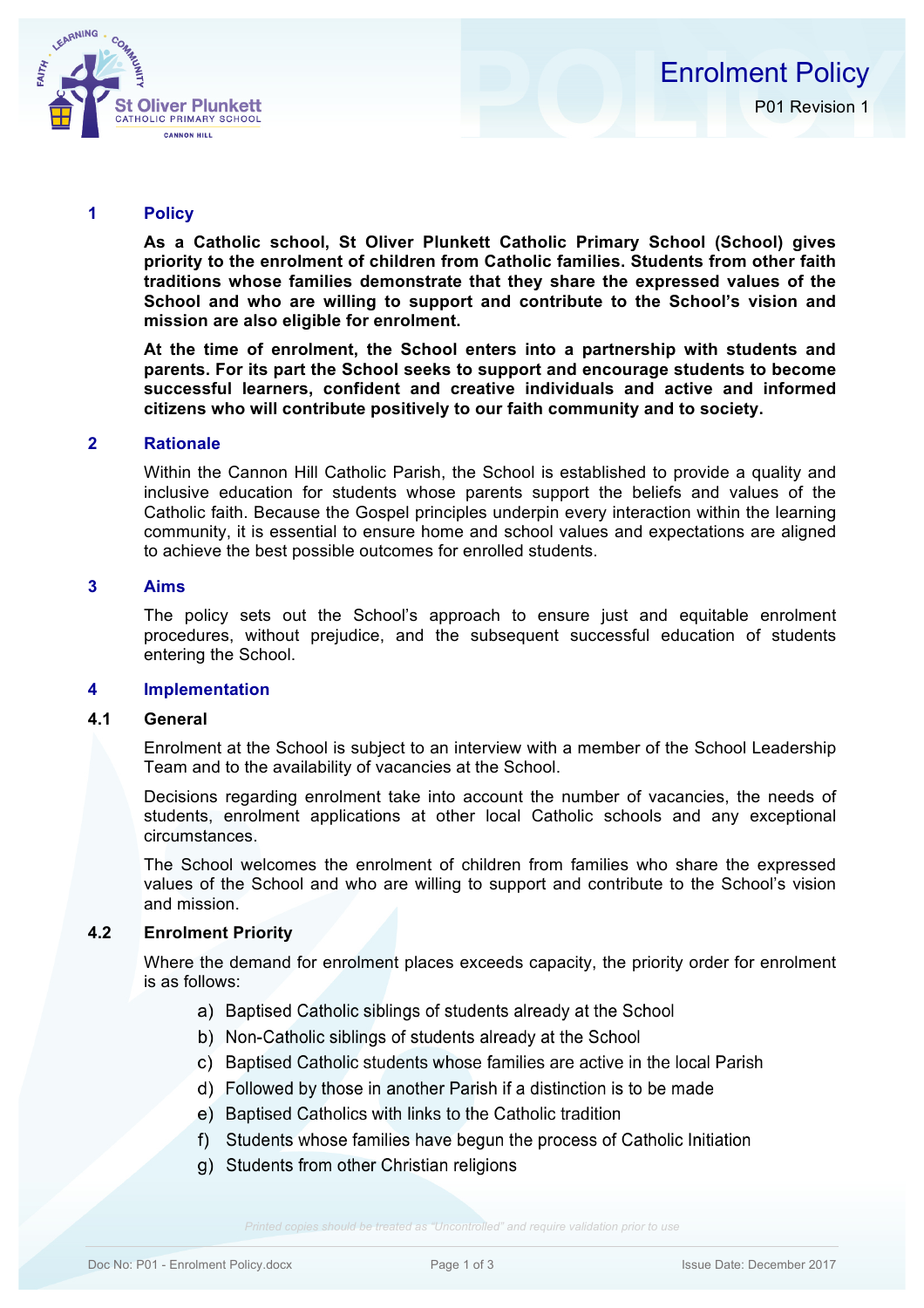

h) Students from other faith traditions whose families demonstrate that they share the expressed values of the School and who are willing to support and contribute to the Schools vision and mission.

### **4.3 Special Provisions**

The enrolment of students who may require special provisions for their educational placement will be considered in accordance with Brisbane Catholic Education's Enrolment Application and Support Procedures for students Requiring Significant Educational Adjustments. This enrolment application support process will gauge the level of support that is required and the School's capacity to provide this support.

## **4.4 Final Decision**

The final decision regarding offers of enrolment is at the discretion of the Principal.

## **5 Roles and Responsibilities**

# **5.1 Role of the Principal**

- Ensure that there is a clear and approved enrolment policy and that the policy is adhered to.
- Establish and coordinate enrolment interview and associated protocols.

## **5.2 Role of the Teacher**

- Ensure educational programs are accessible by all children and that individual differences and readiness are taken into account when planning for learning experiences.
- Ensure educational programs are just and equitable.
- Work with parents to ensure optimal conditions are identified in order to assist students access curriculum programs.
- Provide information about students' progress through both formal and informal methods.
- Provide a safe and supportive environment for students to engage in learning.
- Be open and transparent with school (classroom) practices.
- Encourage open and honest dialogue between home and school to ensure students have the most favourable circumstances to fully participate in school life.

# **5.3 Role of Students**

- Participate in Religious and other curriculum activities
- Follow the School expectations
- Follow school procedures established for the safety and wellbeing of themselves and others.

## **5.4 Role of Parents/Carers**

- Support the ethos, mission and values of the School.
- Support their children to participate in the Religious Life of the School, including liturgical celebrations and the Religious Curriculum as outlined by Brisbane Catholic Education.
- Support their children to participate in other curriculum activities including excursions and camps that may be arranged.

*Printed copies should be treated as "Uncontrolled" and require validation prior to use*